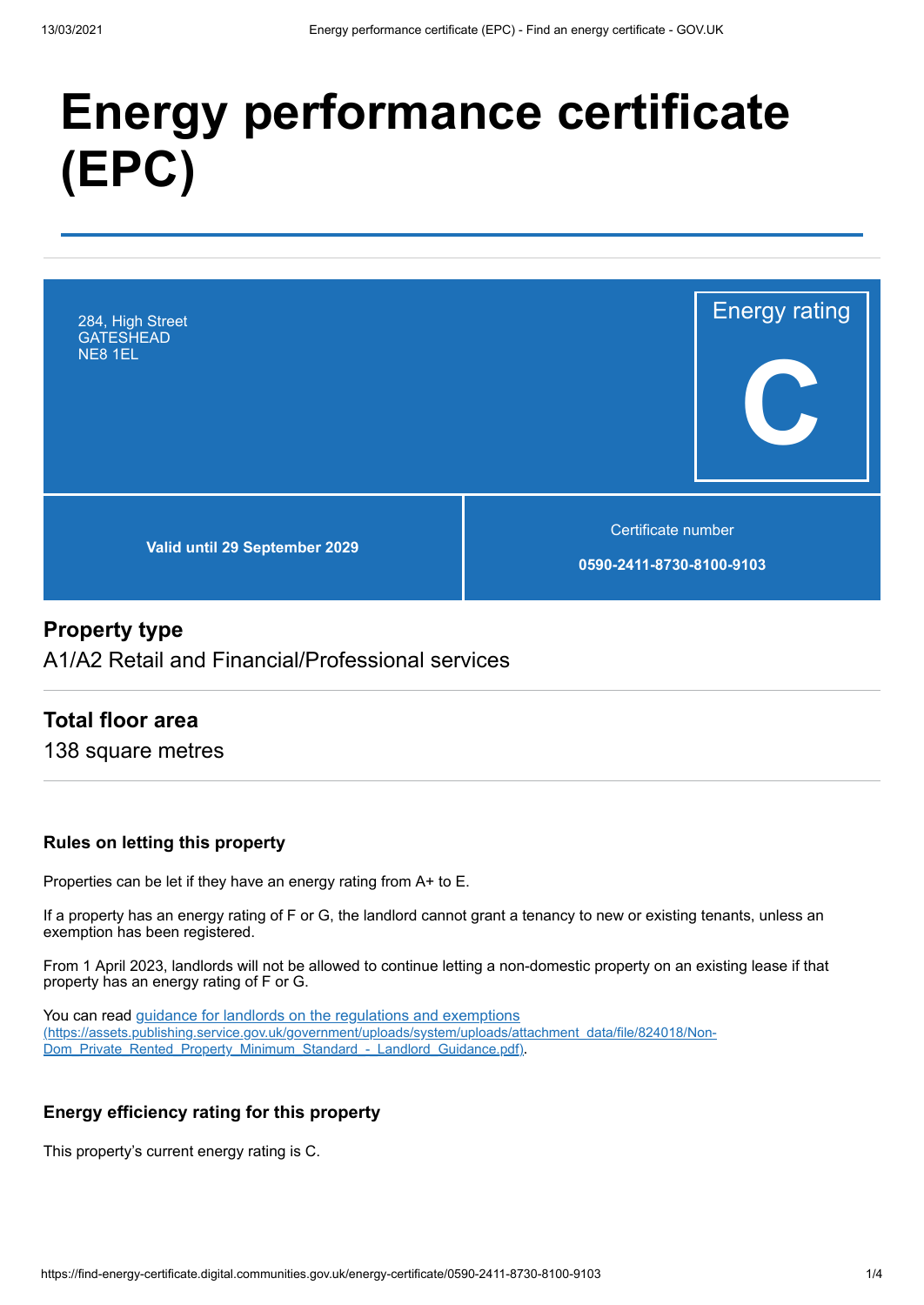

Properties are given a rating from A+ (most efficient) to G (least efficient).

Properties are also given a score. The larger the number, the more carbon dioxide (CO2) your property is likely to emit.

#### **How this property compares to others**

Properties similar to this one could have ratings:

**If newly built**

#### **If typical of the existing stock**

**Breakdown of this property's energy performance**

**Main heating fuel** Grid Supplied Electricity

#### **Building environment**

Heating and Natural Ventilation



 $24$  |  $\mu$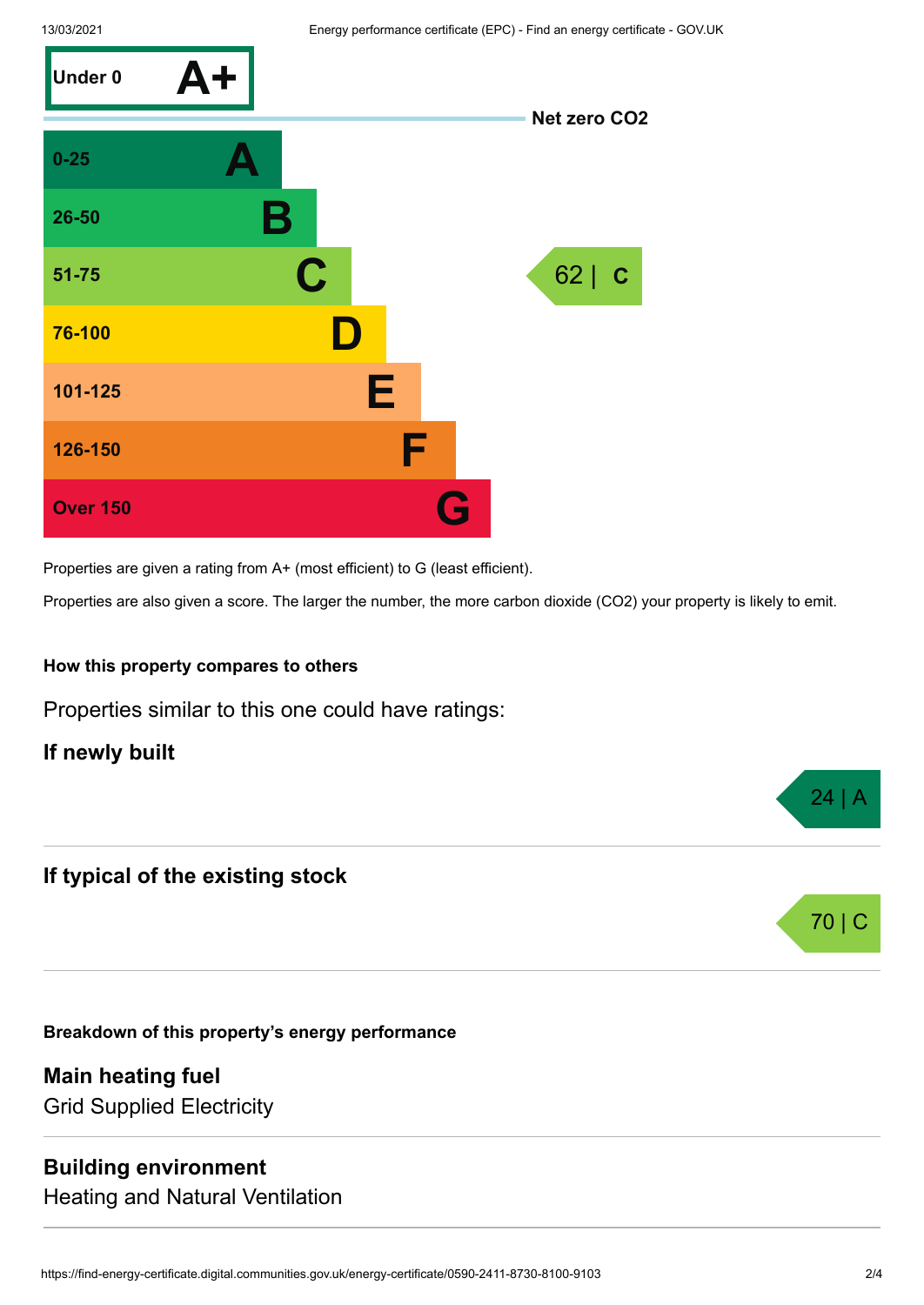#### **Assessment level**

3

## **Building emission rate (kgCO2/m2 per year)**

94.02

**Primary energy use (kWh/m2 per year)**

556.17

What is primary energy use?

#### **Recommendation report**

Guidance on improving the energy performance of this property can be found in the recommendation report [\(/energy-certificate/0210-9915-0481-1870-4004\)](https://find-energy-certificate.digital.communities.gov.uk/energy-certificate/0210-9915-0481-1870-4004).

#### **Contacting the assessor and accreditation scheme**

This EPC was created by a qualified energy assessor.

If you are unhappy about your property's energy assessment or certificate, you can complain to the assessor directly.

If you are still unhappy after contacting the assessor, you should contact the assessor's accreditation scheme.

Accreditation schemes are appointed by the government to ensure that assessors are qualified to carry out EPC assessments.

## **Assessor contact details**

## **Assessor's name**

George Smith

#### **Telephone**

07756529827

#### **Email**

[gsmith0\\_1@hotmail.com](mailto:gsmith0_1@hotmail.com)

## **Accreditation scheme contact details**

#### **Accreditation scheme**

Stroma Certification Ltd

## **Assessor ID**

STRO000595